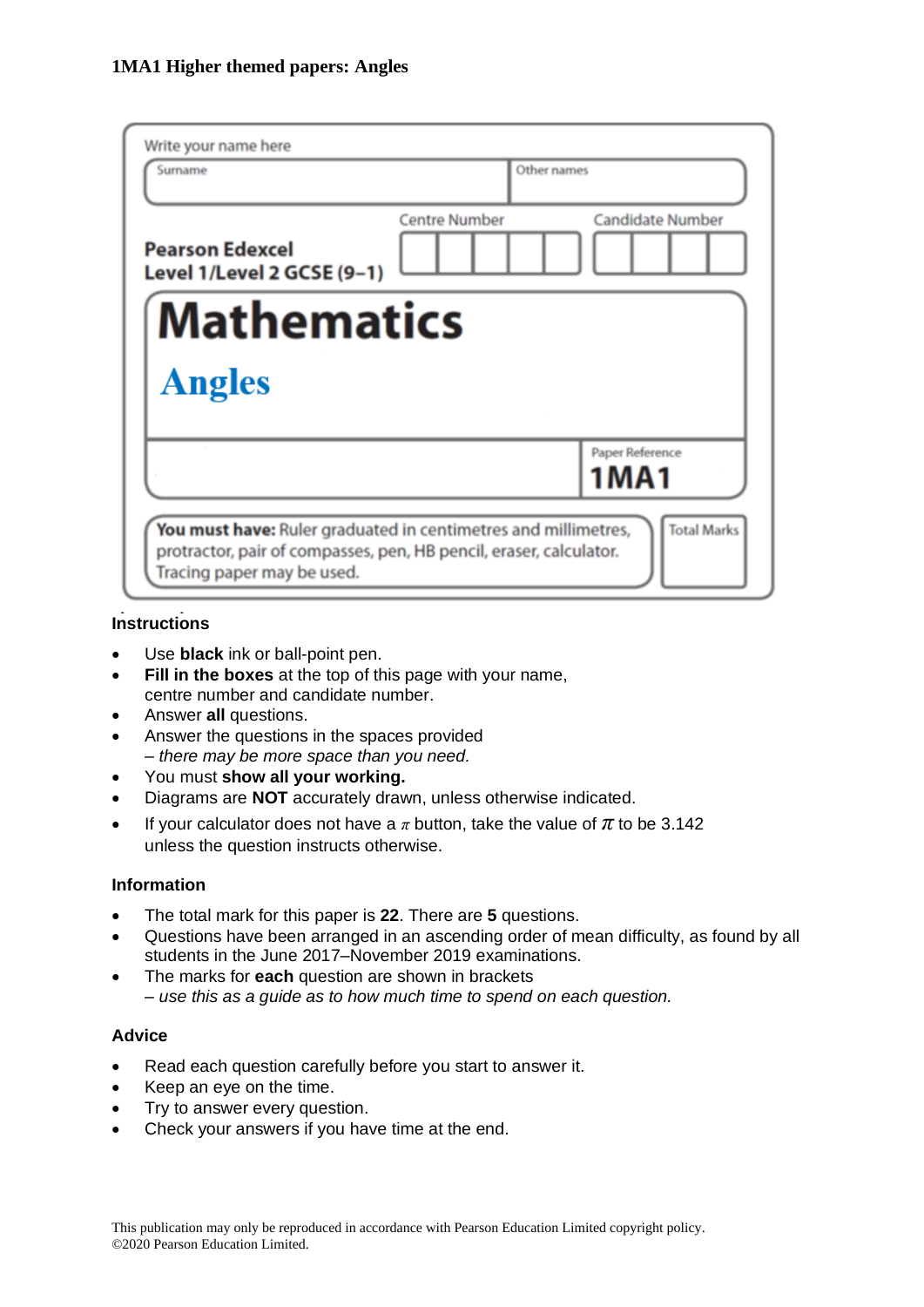**1** *ABCDE* is a pentagon. **8** *ABCDE* is <sup>a</sup> pentagon.



Angle *BCD* = 2 × angle *ABC* Angle *BCD* <sup>=</sup> 2<sup>×</sup> angle *ABC*

Work out the size of angle *BCD*. You must show all your working. You must show all your working.

....................................................... °

(**Total for Question 1 is 5 marks**)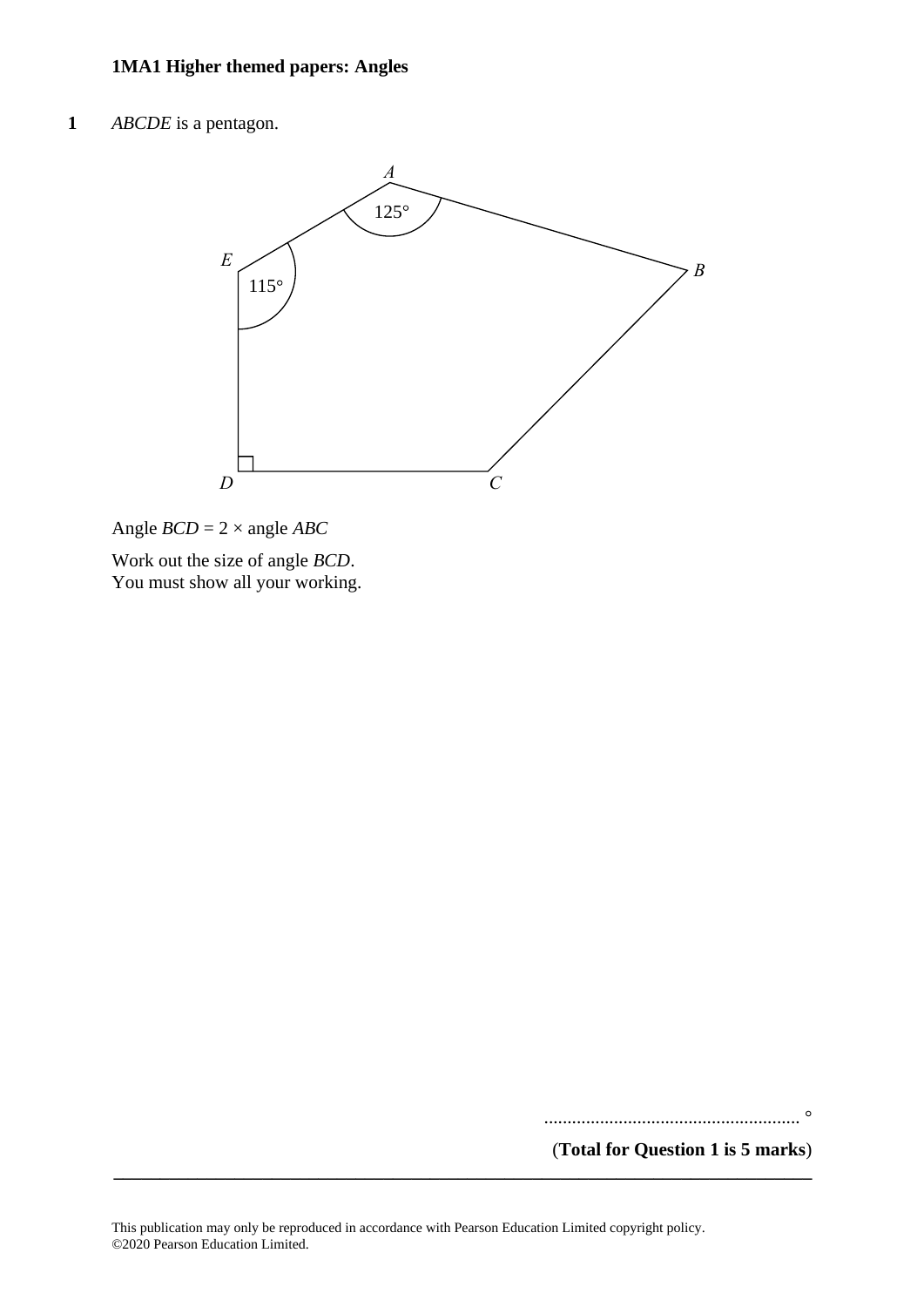



 $FA = BC$ *EF* = *CD* Angle  $ABC = 117^\circ$ 

Angle *BCD* = 2 × angle *CDE*

Work out the size of angle *AFE*. You must show all your working.

.......................................................°

**(Total for Question 2 is 4 marks)**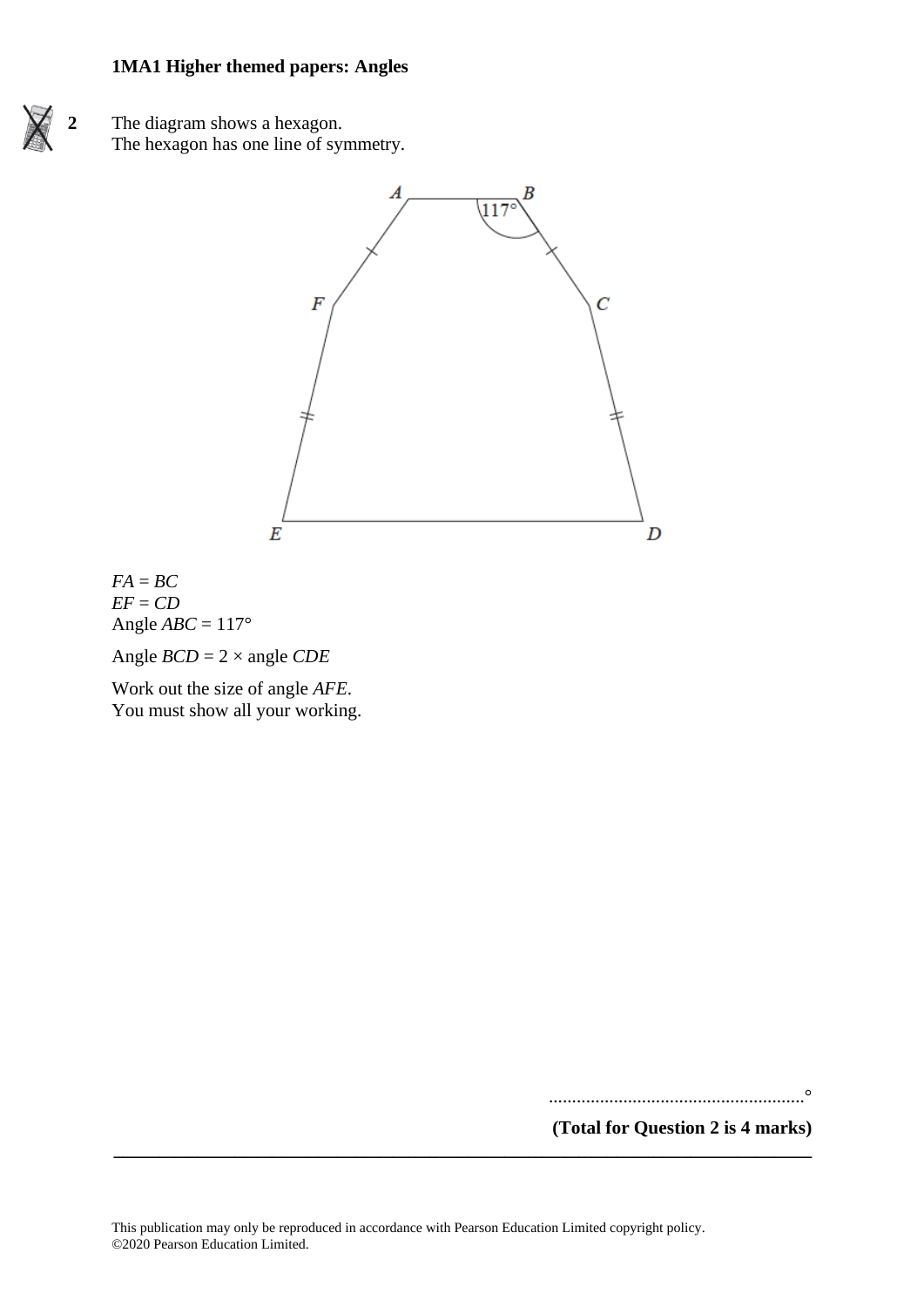**3** The diagram shows triangle *ABC*. **5** The diagram shows triangle *ABC*.



*ADB* is a straight line. *ADB* is <sup>a</sup> straight line.

the size of angle  $DCB$  : the size of angle  $ACD = 2 : 1$ 

Work out the size of angle *BDC*. Work out the size of angle *BDC*.

....................................................... °

**(Total for Question 3 is 4 marks)**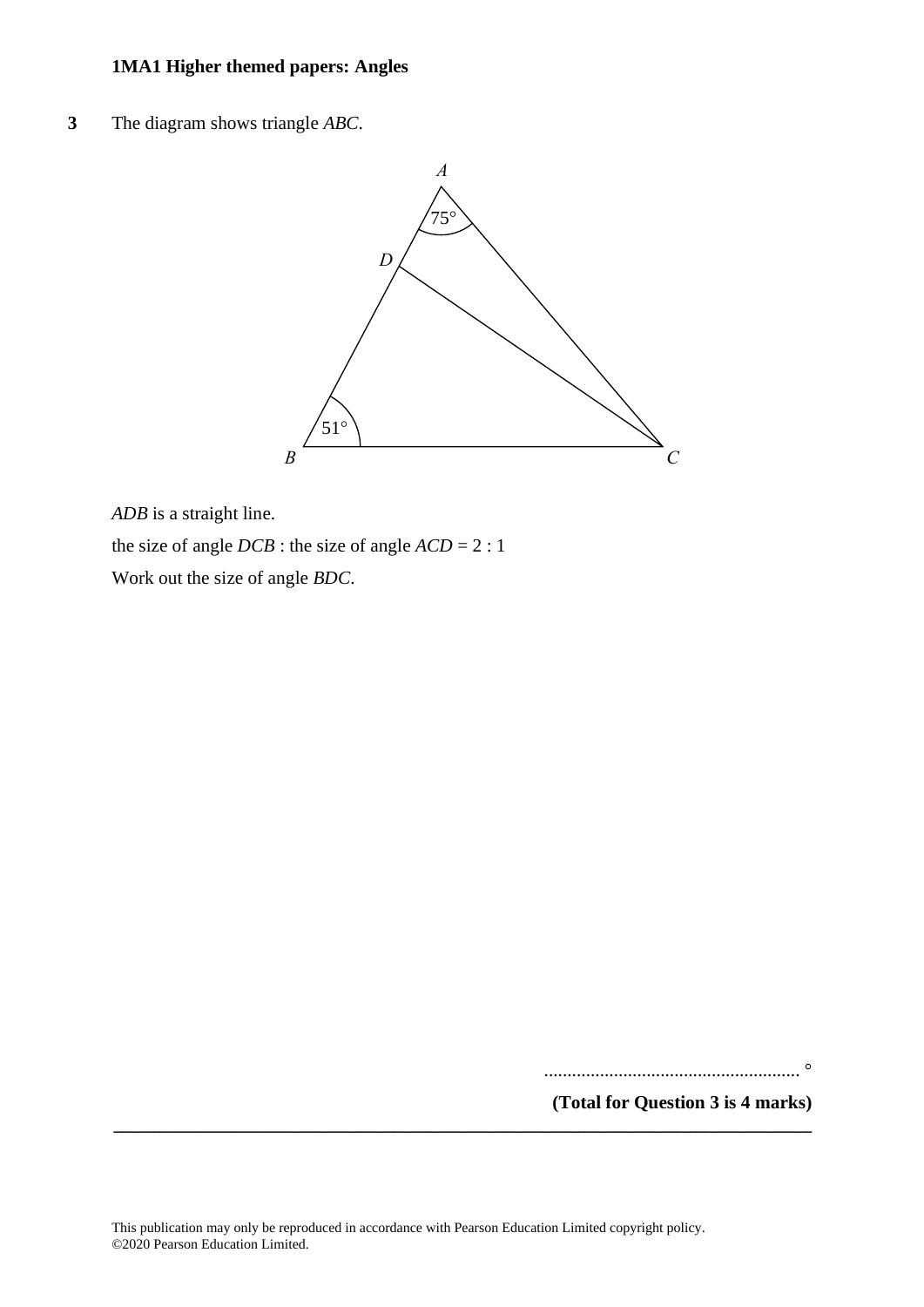

# **4** *BEG* is a triangle.



*ABC* and *DEF* are parallel lines. *ABC* and *DEF* are parallel lines.

Work out the size of angle *x*. Work out the size of angle *<sup>x</sup>*. Give a reason for each stage of your working. Give <sup>a</sup> reason for each stage of your working.

.......................................................°

**(Total for Question 4 is 4 marks)**